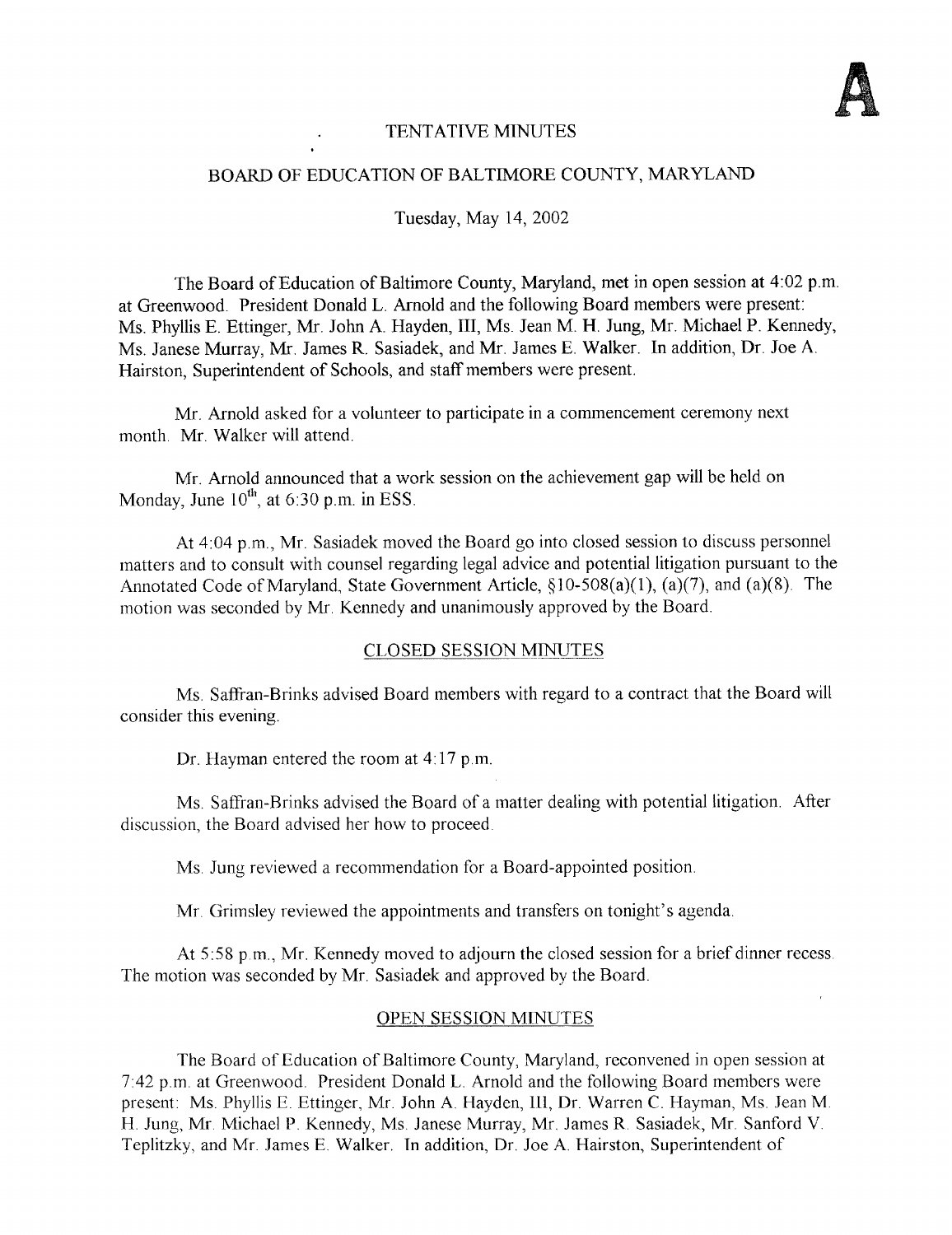### OPEN SESSION MINUTES (Cont.)

Schools; staff members; members of various civic, employee, and community organizations were present as was the media.

### PLEDGE OF ALLEGIANCE

The open session commenced with the Pledge of Allegiance to the Flag, which was led by Ms. Dianne Gilbert, Chief of Staff in the County Executive's Office and Educational Liaison for the County Executive, and a period of silent meditation for those who have served education in the Baltimore County Public Schools.

### **MINUTES**

Hearing no additions or corrections to the Report of the Board of Education Work Session, March 19, 2002, and the open and closed minutes of March 26, 2002, Mr. Arnold declared the minutes approved as presented

Mr. Arnold informed the audience of the various sessions in which Board members had participated earlier in the afternoon.

#### SUPERINTENDENT'S REPORT

Dr. Hairston informed the Board and audience that 150 teachers were honored last evening at <sup>a</sup> dinner hosted by the Baltimore County Chamber of Commerce.

He also announced that at TABCO's Recognition and Retirement Dinner, a number of teachers were recognized for their contributions to student success and a quality instructional program in their schools.

The Superintendent announced that at a ceremony held last week, the Board of Education recognized the Ethics Award winners from each high school in Baltimore County. At the same program, the Board also recognized 38 National Merit Scholars . Dr. Hairston noted that this year's number is almost twice the number of last year's Scholars

On May 1<sup>st</sup>, the Office of Career and Technology Education held its annual recognition banquet and presented awards to 138 outstanding seniors for their achievement in their courses of study and for their contributions to their schools and community. Two \$1,000 scholarships were also awarded

Dr. Hairston announced that fourth and fifth graders from Hebbville Elementary School placed first in the Math, Engineering, and Science Achievement (MESA) competition . This is the fifth year in a row that Hebbville students have competed and were victorious .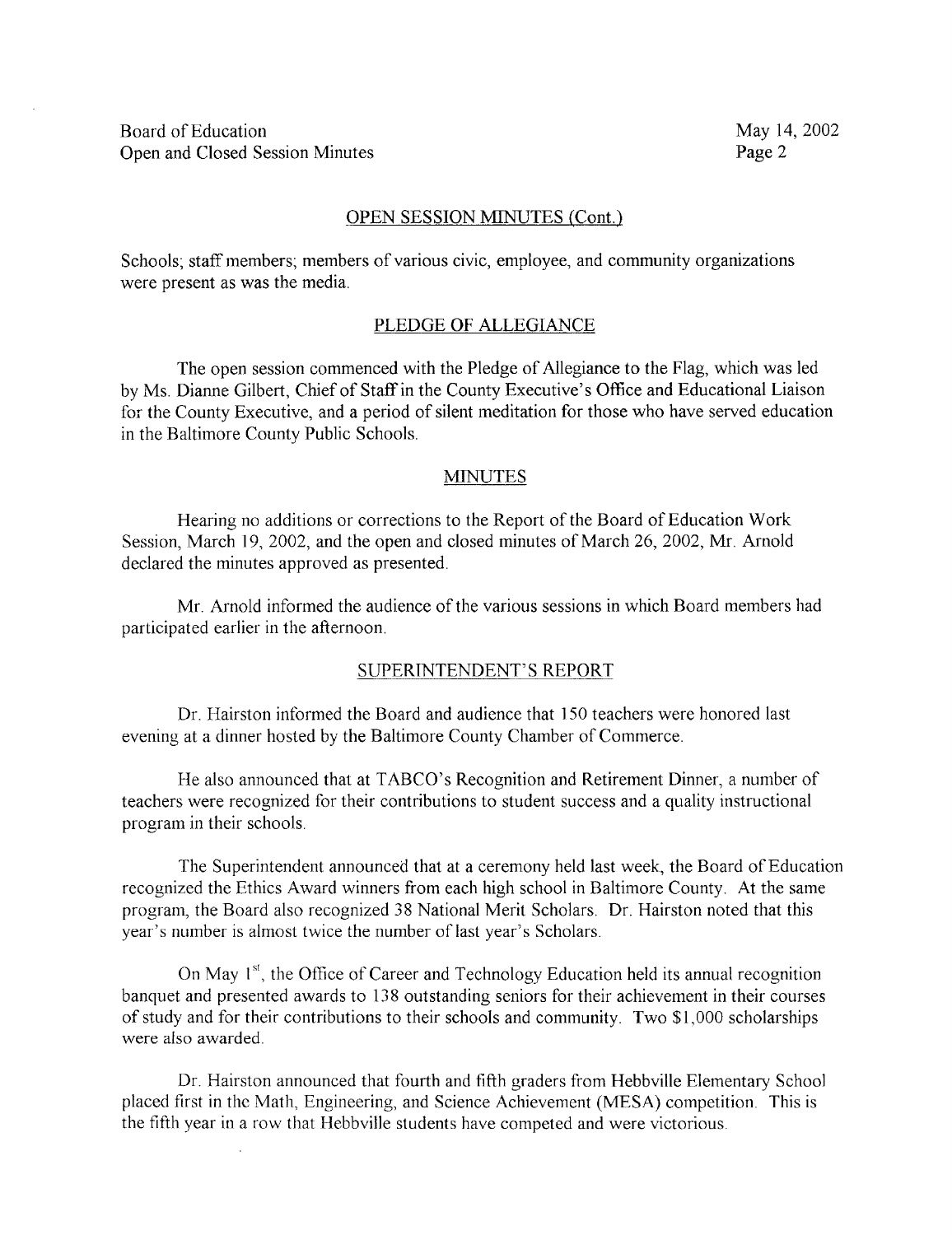## SUPERINTENDENT'S REPORT (Cont.)

Dr. Hairston noted that Jill Myers, Athletic Director at Franklin High School, has been named the State Athletic Director of the Year by the Maryland State Athletic Directors Association.

Recently, 140 ninth grade GT American Government students attended the  $3<sup>rd</sup>$  Model Congress at Loch Raven High School . Students researched, wrote, and submitted bills within the jurisdiction of a Congressional committee.

The Superintendent announced the Division of Business Services has been awarded a Certificate of Excellence in Financial Reporting by the Association of School Business Officials  $(ASBO)$ .

### RECOGNITION OF ADMINISTRATIVE APPOINTMENTS

Mr Randall Grimsley, Executive Director of Human Resources, recognized the administrators whose appointments were approved at the April 23, 2002, meeting.

### OLD BUSINESS

On motion of Mr. Hayden, seconded by Mr Walker, the Board approved the revisions to Policy 6500 - Research and Testing.

### REPORTS

The Board received the following reports:

 $A_{\cdot}$ Report on Proposed School Calendar 2003-04 - Ms. Sharon Norman, Director of Communications, reviewed the process used in developing the calendar as well as the feedback received from stakeholder groups and individuals. She also provided information from other school systems' calendars, such as starting dates, dates of Spring Break, and the number of snow days. Ms. Norman shared highlights of the proposed calendar. She noted the public will be invited to comment at the May  $28<sup>th</sup>$  Board meeting, and the Board will be asked to vote on the calendar on June  $11<sup>th</sup>$ .

Dr. Hayman expressed his concern about the number of early dismissals on Fridays for elementary and middle school students . He also shared his concern that during the week of November  $24<sup>th</sup>$ , elementary students would attend school only one day. He suggested the deletion of the terms "Christmas" and "Easter." Finally, Dr. Hayman asked for information to explain some of the terms, such as "Team Planning for Instruction," Milestone Assessments," and "Professional Study Day."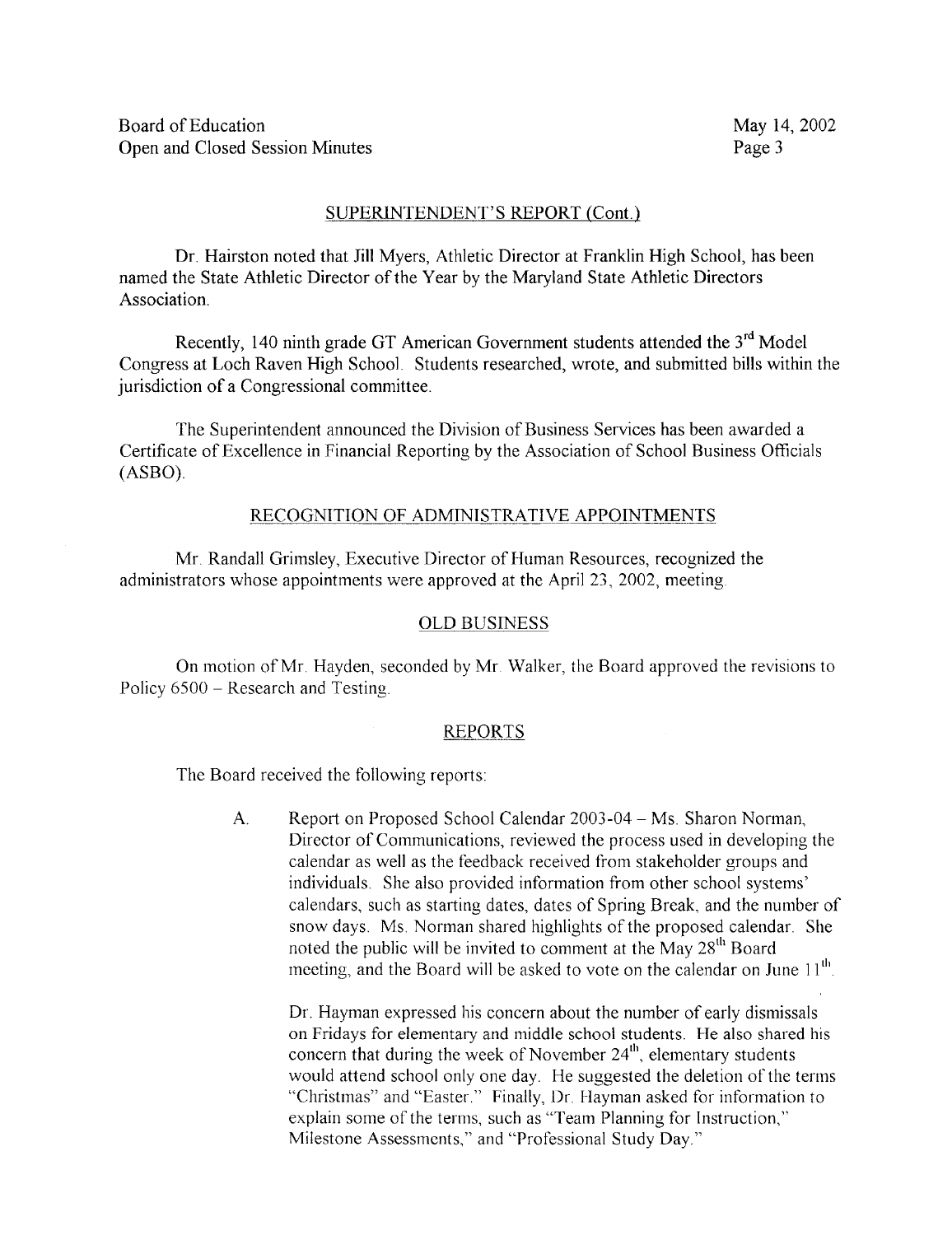## REPORTS (Cont.)

 $B<sub>1</sub>$ Report on Proposed Revisions to Policy 5550 - Disruptive Behavior - Mr Rauenzahn, Director of Student Support Services, highlighted proposed changes to the policy . Mr. Arnold noted there will be an opportunity for the public to comment on the proposed changes at the May  $28<sup>th</sup>$  meeting, and the Board is scheduled to vote on the policy at the June  $11<sup>th</sup>$  meeting.

Mr. Hayden and Ms. Murray shared their concern that the proposed language with regard to electronic communication devices is extremely narrow.

Dr. Mohler stated the language attempts to balance the need for a safe and orderly instructional atmosphere with the need and the desire of parents and the community for students to have access to cell phones and other electronic communication devices. The language attempts to apply a common sense approach. It also attempts to educate students as to the appropriate and inappropriate use of cell phones. Dr. Mohler noted that this is the first effort to revise our cell phone policy and suggested that we let this play out over the coming year, receive feedback, and revisit the policy next year.

Dr. Hayman felt the language in the cell phone policy lacked uniformity in administration of the policy with respect to school officials having the ability to determine other times and locations. The time or location could vary from school to school . Dr. Hayman suggested that the definition of some ambiguous terms, such as "fighting," should be included. Dr. Mohler responded saying that a glossary of terms is available for use by administrators and Superintendent's Designees to ensure standard application .

Mr. Kennedy asked about other school systems' cell phone policies . Mr. Rauenzahn stated that this proposed policy is very similar to other systems. Some counties do allow use of cell phone on their school buses. He also noted that only one case of disciplinary action had been taken in all the counties with a cell phone policy

Mr. Sasiadek suggested placing the proposed policy revisions on the school system's web site and invite feedback.

Mr. Teplitzky commended the committee for crafting <sup>a</sup> cell phone policy that allows its use at appropriate times and for committing to revisit the issue next year. He cautioned about broadening the language. Mr. Teplitzky stated this policy is a legitimate and appropriate first step in allowing appropriate use of cell phones.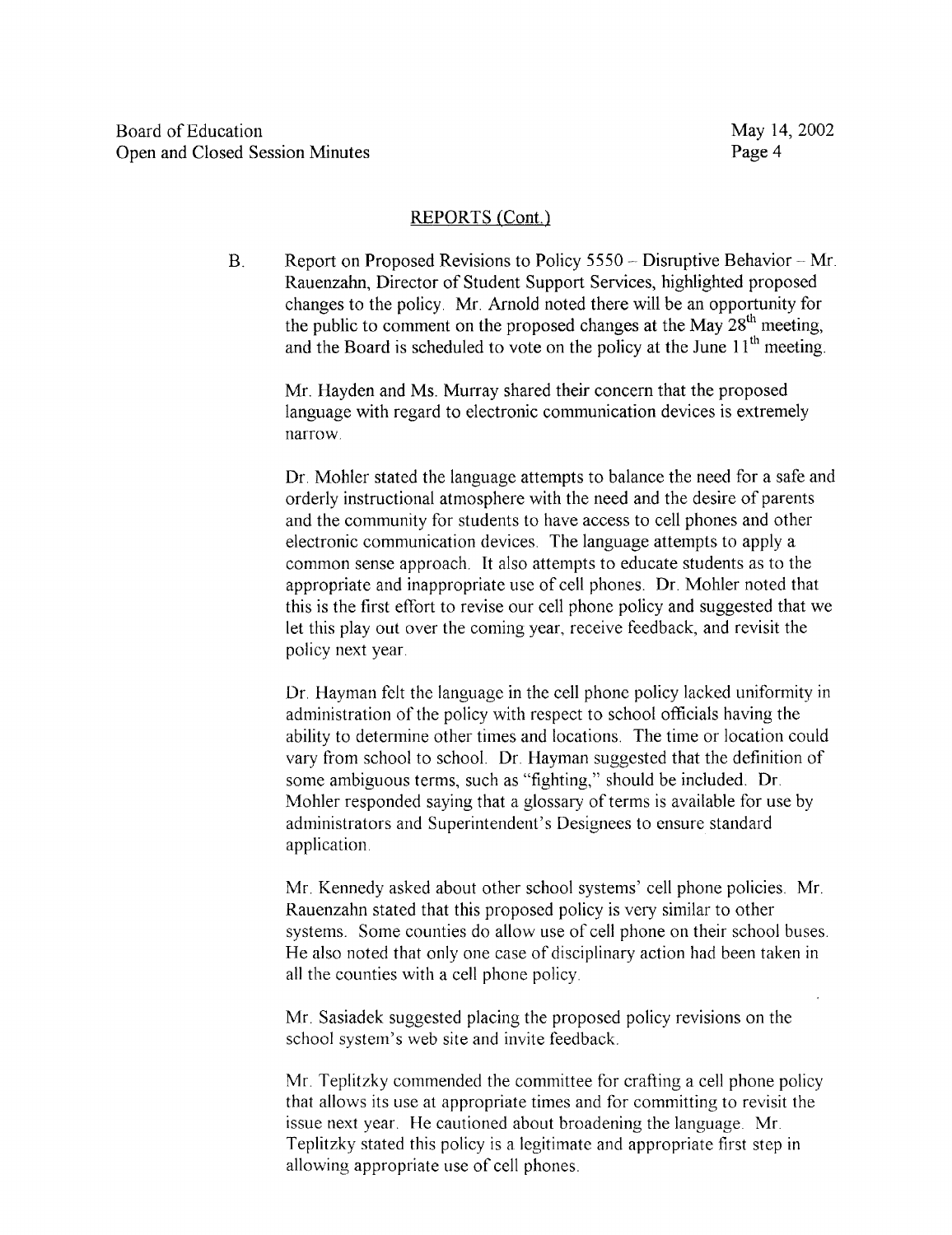# REPORTS (Cont.)

Ms. Ettinger noted that the Board reviews the behavior policy annually and makes changes as required .

C. Report on Proposed Revisions to Policies 3111-Budget Planning and Preparation, 3112-Budget: Operating Budget, and 3113-Transfers and Supplements - Ms. Burnopp reviewed the proposed revisions to the policies, noting that most were of a technical nature .

With regard to Policy 3112, Mr Teplitzky suggested wording in the first paragraph be changed to state the Superintendent will make every effort to submit a budget to the Board of Education in January.

Mr. Arnold noted the public will have an opportunity to comment on the proposed changes on May  $28<sup>th</sup>$ , and the Board will vote on the proposed changes at the June  $11<sup>th</sup>$  meeting.

- D. Update on Title I School Choice Option-Mr. Boone noted that federal law requires Baltimore County Public Schools to continue implementing the Title <sup>I</sup> Public School Transfer Options next school year. During 2002 03, students from Powhatan and Winfield Elementary Schools and Woodlawn Middle School will be eligible to request transfers. Mr. Boone noted that because Sussex Elementary School has experienced two years of adequate progress, it is no longer required to participate in the process. The process for 2002-03 continues under procedures similar to those presented to the Board and used during this school year. Improvements to the process include:
	- Transportation must be provided from eligible schools for families who select transfers for their children,
	- Families will receive information earlier this year to enable them to make <sup>a</sup> decision before the end of the 2001-02 school year, and
	- Students whose families select transfer will begin the new year at their new schools.

Ms . Cassell reviewed the factors used to determine which schools are eligible to receive students

Mr. Boone noted that schools identified this year have benefited from the Academic Intervention Teams and supervision from Curriculum and Instruction personnel.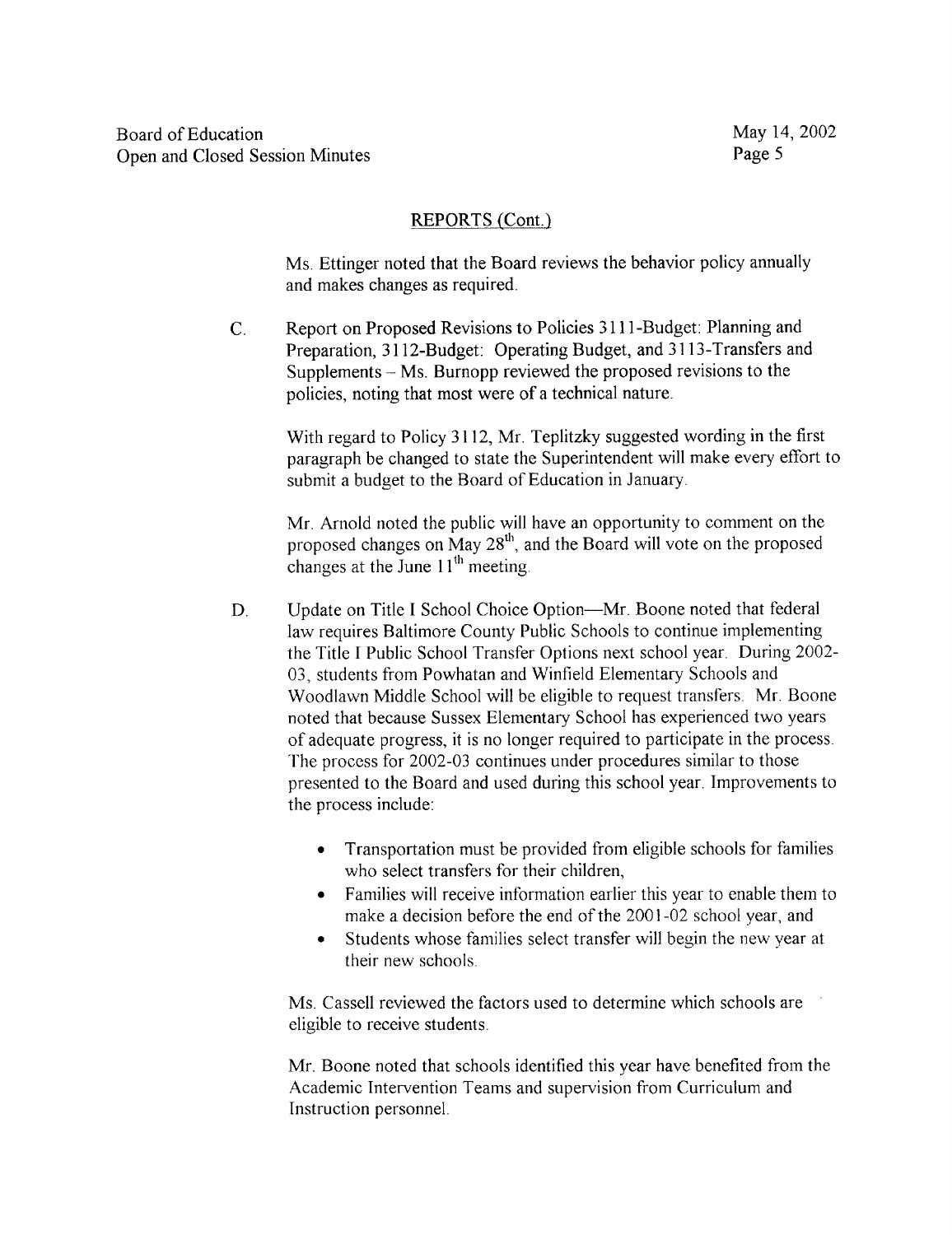# REPORTS (Cont.)

Dr. Hayman commended the staff, students, and parents at Sussex for being removed from the list. He stated his hope that the experiences that made their removal from the list possible would be shared with Winfield and Powhatan.

Mr. Teplitzky shared his concern about the cost of transportation for transporting students to eligible receiving schools across the county.

Mr. Boone noted that this year, one student from Sussex Elementary School applied for and was granted a transfer. Eight students from Woodlawn Middle School were granted transfers, and two returned to Woodlawn.

# PERSONNEL MATTERS

On motion of Mr. Kennedy, seconded by Mr. Walker, the Board approved the personnel items as presented on Exhibits F, G, H, 1, and I-1 . (Copies of the exhibits are attached to the formal minutes.)

# APPOINTMENT TO ETHICS REVIEW PANEL

On motion of Mr. Teplitzky, seconded by Mr. Kennedy, the Board approved an appointment to the Ethics Review Panel

# CONTRACT AWARDS

Mr Teplitzky pulled item <sup>7</sup> for further discussion, and Mr. Hayden pulled item <sup>11</sup> for further discussion. On motion of Mr. Kennedy, seconded by Dr. Hayman, the Board approved items 1-6, 8-10, and 12-14 .

- $\mathbf{1}$ . eCatalog Contracts
- $2.$ Broadcast Quality Digital Television Character and Graphics Generator
- $3<sub>1</sub>$ Contracted Services: Emergency Hazardous Material Clean-up
- Contracted Services: Servicing of Underground and Above Ground  $\overline{4}$ . Storage Tanks
- 5. Enzyme Treatment Program - Five-Year Contract
- 6. Equipment Contract: Audio and Video Equipment - Two-Year Bid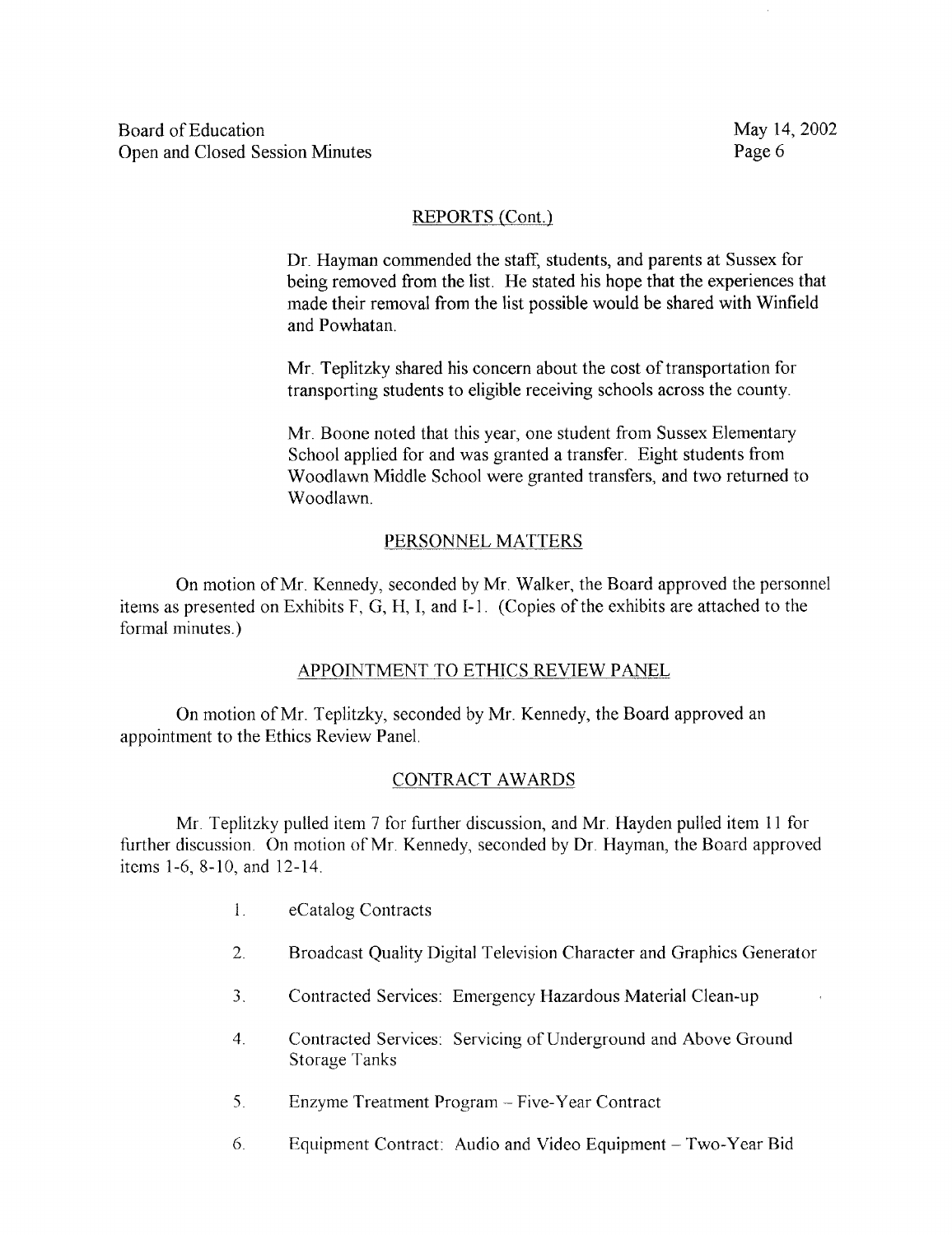# CONTRACT AWARDS (Cont.)

- 8. Interpreting Services -First One-Year Extension
- 9. Microsoft License Agreement - Two-Year Extension
- 10. Printing: BEBCO Forms
- 12. Services Contract US Communities Board Authority Additional Purchasing Options
- <sup>13</sup> . Special Education : Intensity "V Program" Second One-Year Extension
- 14. Universal Virus Protection System for Baltimore County Public Schools -One-Year Extension.

## Item 7

Mr. Hayden noted an irregularity in the exhibit among vendors who bid the same interest rate but whose total interest figure differed. He suggested contacting the vendor in such cases to determine if an error has been made. Mr. Hayden also suggested that the Budget and Audit Committee review financial bids

On motion of Dr. Hayman, seconded by Ms. Ettinger, the Board approved item 7. Mr. Teplitzky and Mr Arnold abstained from discussion and voting on this item.

> $7<sub>1</sub>$ Financing: Cars, Trucks and School Buses - Four-Year Bid

# Item 11

Mr. Hayden suggested the contract extension be extended for up to one year. On motion of Mr. Hayden, seconded by Mr. Kennedy, the Board approved item <sup>11</sup> as amended .

11 . Providers for 403(b) Plan - Six-Month Extension

# BUILDING COMMITTEE

Mr. Kennedy, representing the Building Committee, recommended approval of items <sup>l</sup> - <sup>15</sup> . Mr. Hayden pulled item 4; Mr . Teplitzky pulled item 6. The Board approved recommendations 1-3, 5, and 7-15 .

- $\mathbf{1}$ Running Track Resurfacing - Dulaney High School
- 2. Running Track Resurfacing Loch Raven High School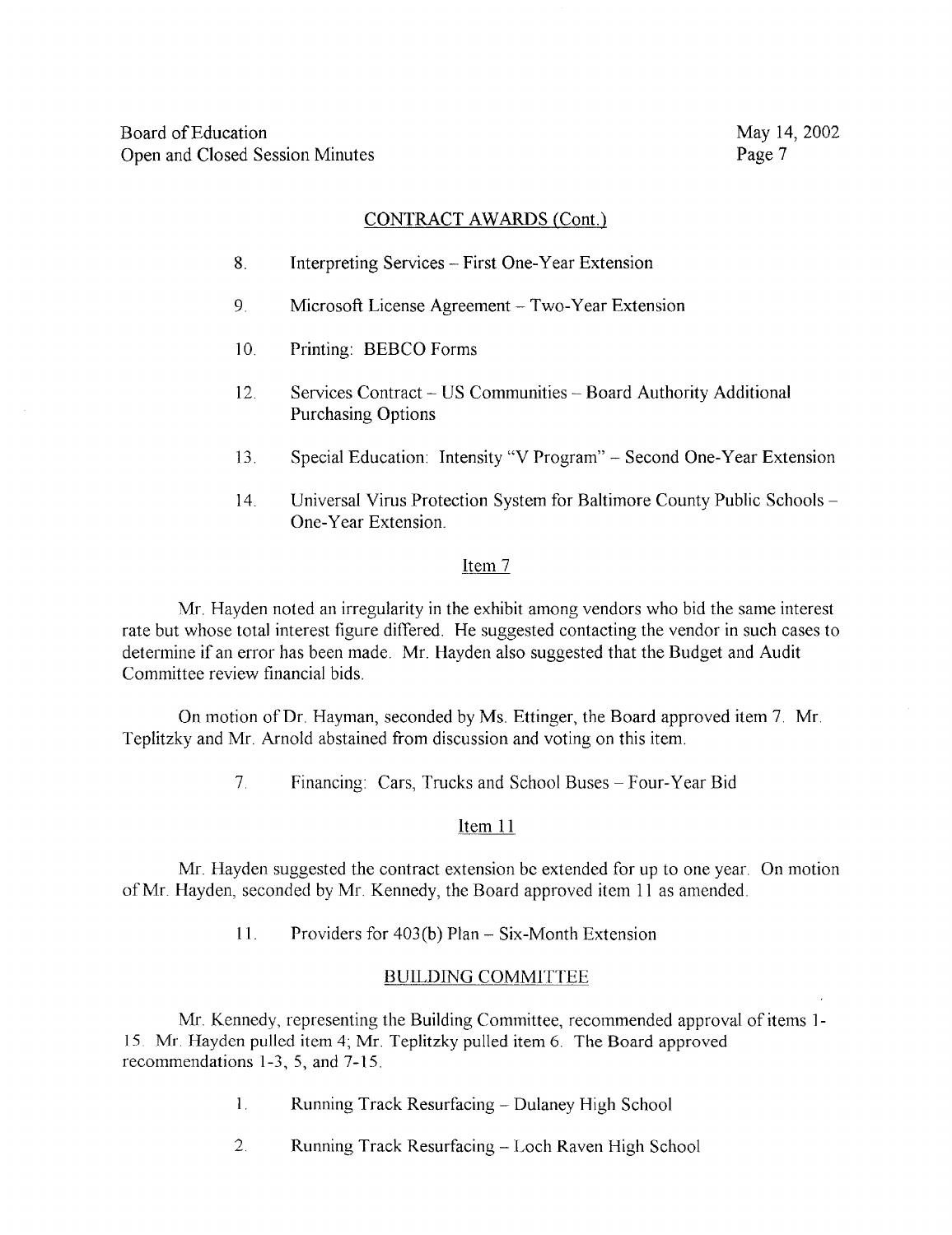# BUILDING COMMITTEE (Cont.)

- 3. Gym Renovations Middle River Middle School
- <sup>5</sup> . Parking Lot Lighting Various Schools
- <sup>7</sup> . Fee Acceptance Design Services for Reroofing Project Golden Ring Middle School
- 8. Fee Acceptance Design Services for Reroofing Project Parkville Middle School
- Fee Acceptance Design Services for Reroofing Project Parkville 9. Middle School
- 10. Fee Acceptance -- Consultant Services for ADA Surveys and Evaluation --Five Middle Schools
- 11. Change Order Reroofing Project Edmondson Heights Elementary School
- 12. Change Order Design Services for Major Maintenance Renovation Project - Timonium Elementary School
- 13. Change Order Site Work Contract New Town High School
- 14. Joint Use Agreements Chapel Hill Elementary and Randallstown Elementary Schools
- 15 . Increase Contingency Authorization for IT Communication Cabling for Major Maintenance Renovation Projects - Various Elementary Schools

### Item 4

As recommended by the Building Committee, the Board approved item 4. Mr. Hayden abstained from discussion and voting on this item

4. Parking Lot Improvements - Warren Elementary School

## Item 6

As recommended by the Building Committee, the Board approved item 6. Mr. Teplitzky abstained from discussion and voting on this item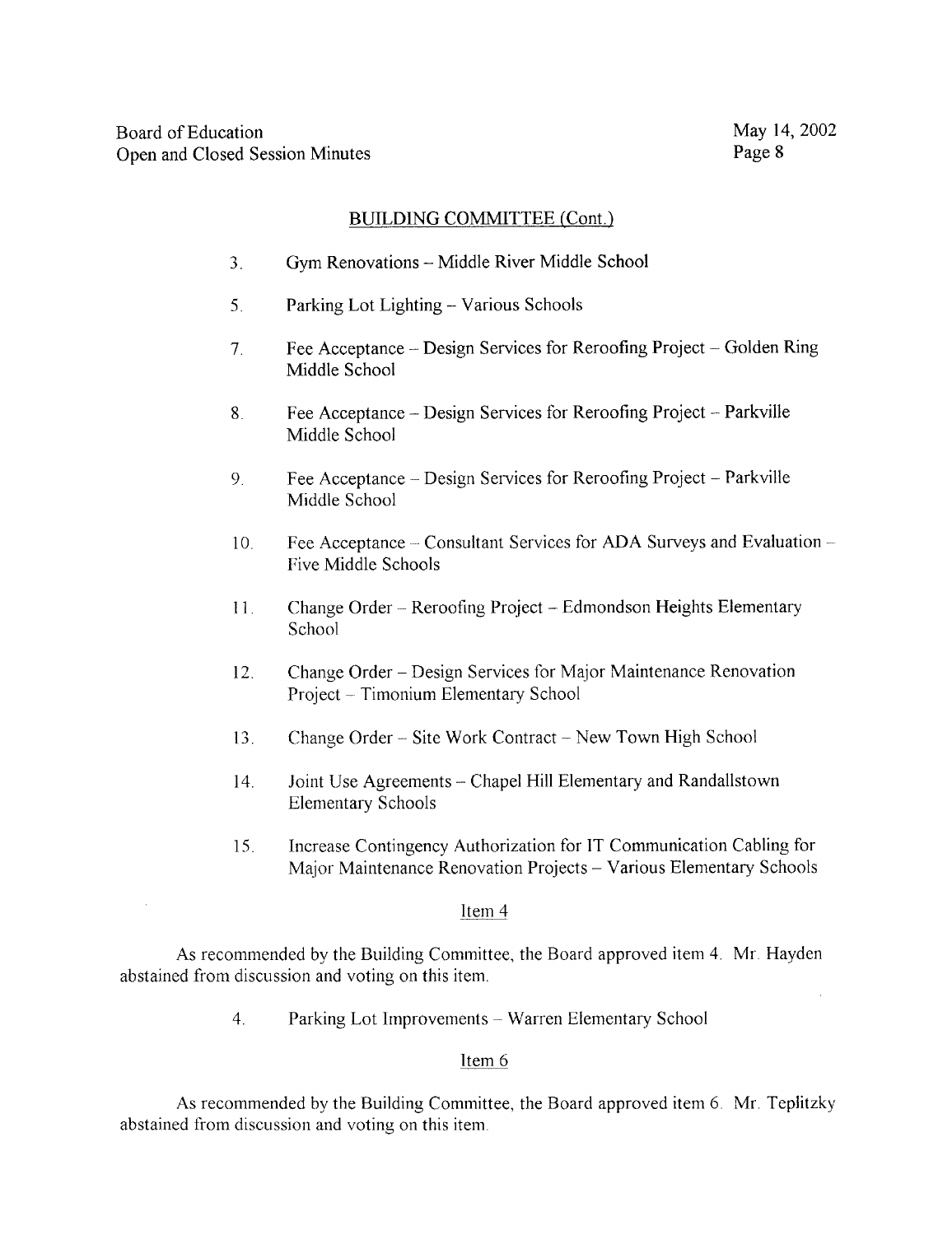## BUILDING COMMITTEE (Cont.)

6. Asbestos Abatement - Major Maintenance Renovation Projects - Hernwood Elementary School

# LEASED SPACE

On motion of Mr. Kennedy, seconded by Mr. Sasiadek, the Board approved an amended lease agreement for additional space at the Pulaski Park offices to house the Support Services office of the Department of Human Resources.

## BUDGET SUPPLEMENT FOR FY `02

On motion of Mr. Kennedy, seconded by Dr. Hayman, the Board approved a budget supplement in the amount of \$3,195,980.

### INFORMATION

The Board received the following as information :

Minutes from the Southwest Area Educational Advisory Council meeting, April 2002.

### ANNOUNCEMENTS

Mr. Arnold made the following announcements:

- $\triangleright$  On Tuesday, May 21, 2002, the Southeast Area Educational Advisory Council will meet at Hawthorne Elementary School at 7:30 p.m.
- $\triangleright$  On Wednesday, May 22, 2002, the Southwest Area Educational Advisory Council will meet at the Rolling Road Office at 7:30 p.m.
- $\triangleright$  Also on Wednesday, May 22, 2002, the Northwest Area Educational Advisory Council will meet at Milbrook Elementary School at 7:30 p.m.
- $\triangleright$  Schools and offices will be closed on Monday, May 27, 2002, in observance of Memorial Day.
- $\triangleright$  The next regularly scheduled meeting of the Board of Education will be held on Tuesday, May 28, 2002, at Greenwood. The meeting will begin with an open session at 5:00 p.m. After the Board adjourns to meet in closed session, followed by a brief dinner recess, the open meeting will reconvene at 7 :30 p.m. The public is welcome to all open sessions.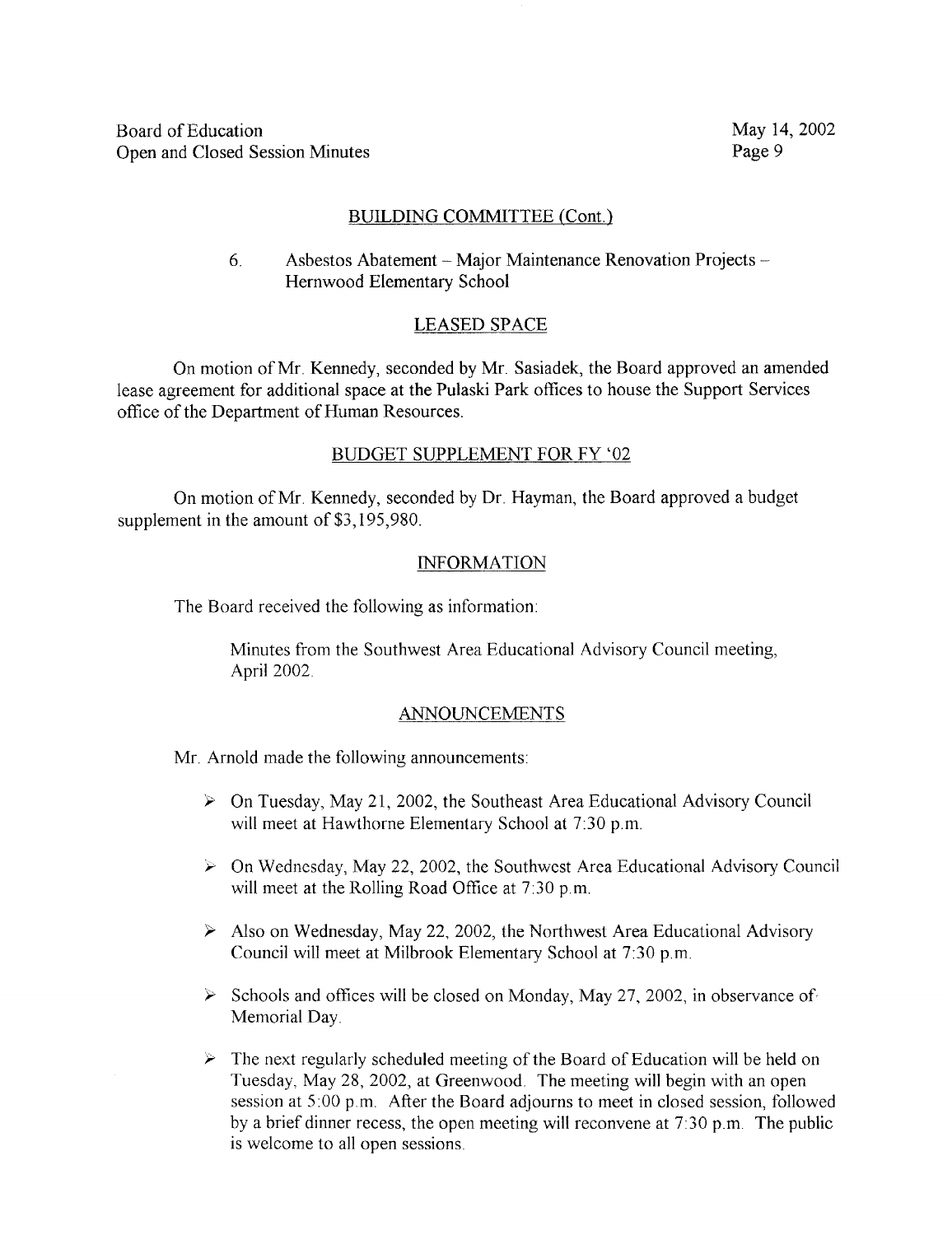#### ANNOUNCEMENTS (Cont.)

Mr. Arnold reminded speakers to refrain from discussing matters that might come before the Board in the form of an appeal or any personnel matters.

### PUBLIC COMMENT

Ms. Jasmine Shriver, a representative of the Citizens' Advisory Committee for Special Education, shared her concern that a representative from Special Education was not included on the committee that reviewed Policy 5550 . She was also concerned that the harassment portion of the policy did not mention students with disabilities .

Mr. Stephen Crum, a representative of the Southeast Area Educational Advisory Council, voiced his agreement with Mr. Hayden regarding the restrictive elements of the cell phone policy . He stated parents and students should know what is and what is not permitted. Mr. Crum also stated this policy is a very good first step. Mr. Crum informed Board members of his attendance at the recent County Council budget hearing. He also noted a recent music program at Kenwood High School

Mr. Lorenzo Foxworth, <sup>a</sup> representative of the Minority Achievement Advisory Group, commended the students at Hebbville Elementary School for their recent success. He spoke about how success is measured. Mr. Foxworth also expressed his concern with the number of agency-placed students in the Northwest and Southwest Areas and questioned why there is such a high concentration of these students in those areas.

Ms Laura Nossel, President of the PTA Council of Baltimore County, congratulated students who were Baltimore County Reflection winners. She noted that some have gone on to the national competition. Ms. Nossel recognized some of the Baltimore County schools that received awards at the PTA Council's annual awards program. She also noted her participation in the Vision 2030 hearings as a facilitator. With regard to the cell phone policy, Ms. Nossel agreed with Dr. Hayman's comments noting the need for consistency. Letters to Dr. Hairston and Mr . Arnold outlining the PTA Council's concerns about parent involvement and possible solutions will be sent. Finally, Ms. Nossel noted that the Council's leadership training will take place next month via Distance Learning.

Mr. Mark Beytin, President of the Teachers' Association of Baltimore County, thanked Board members for supporting, participating in, and attending last week's recognition dinner He spoke about research that has been done on the teacher shortage. The research shows the solution to the current teacher shortage is retention of the current teaching staff. Mr. Beytin noted that Baltimore County Public Schools hired 3,000 teachers over the last three years . Six hundred resigned within the first year, and another 300 resigned by the end of the second year. He stated that 60% would have remained with proper support.